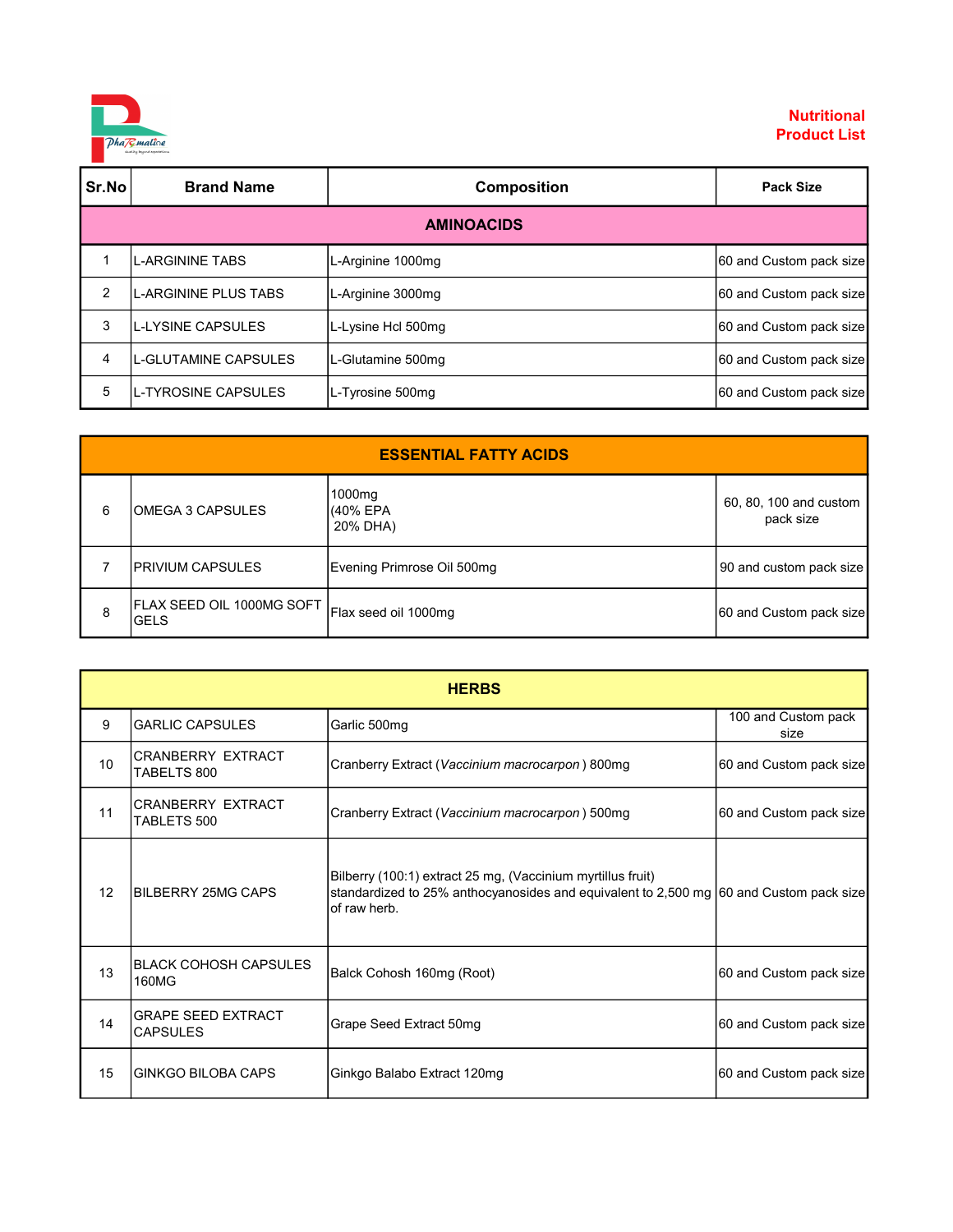

| Sr.No | <b>Brand Name</b>                          | <b>Composition</b>                                                     | <b>Pack Size</b>        |  |
|-------|--------------------------------------------|------------------------------------------------------------------------|-------------------------|--|
| 16    | <b>GREEN TEA EXTRCT</b><br><b>CAPSULES</b> | Green Tea Extract 500mg                                                | 60 and Custom pack size |  |
|       | <b>HERBS</b>                               |                                                                        |                         |  |
| 17    | <b>GINSENG CAPSULES</b>                    | Red ginseng 400mg,<br>American ginseng 200mg,<br>Siberian ginseng 50mg | 60 and Custom pack size |  |
| 18    | <b>CURCUMIN CAPSULES</b>                   | Curcumin 60mg                                                          | 60 and Custom pack size |  |
| 19    | <b>LYCOPENE TABLETS</b>                    | Lycopene 10mg,<br>Tomato Concentrate 80 mg.                            | 60 and Custom pack size |  |

| <b>SUPPLEMENTS</b> |                                           |                            |                         |
|--------------------|-------------------------------------------|----------------------------|-------------------------|
| 20                 | ICO Q10 CAPSULES 60mq                     | CO Q10 60mg                | 60 and Custom pack size |
| 21                 | CO Q10 PLUS CAPSULES<br>100 <sub>mq</sub> | CO Q10 100mg               | 60 and Custom pack size |
| 22                 | ICO Q10 CAPSULES 30mg                     | CO Q10 30mg                | 60 and Custom pack size |
| 23                 | ICO Q10 PLUS CAPSULES<br>50mg             | CO Q10 50mg                | 60 and Custom pack size |
| 24                 | IMAGNESIUM GLUCONATE<br><b>TABLETS</b>    | Magnesium Gluconate 300 mg | 60 and Custom pack size |

|    |                                    | <b>CALCIUM AND BONE HEALTH</b>    |                                  |
|----|------------------------------------|-----------------------------------|----------------------------------|
| 25 | <b>CALCIUM-C TABLETS</b>           | Calcium 500mg                     | 100, 500 and Custom<br>Pack size |
| 26 | <b>CALCIUM PLUS TABLETS</b>        | Calcium 600mg                     | 100, 500 and Custom<br>Pack size |
| 27 | <b>CALCIUM CHEWABLE</b><br>TABLETS | Calcium300mg                      | 100 and Custom pack<br>size      |
| 28 | <b>CALCIUM-L TABLETS</b>           | Calcium Lactate 300mg             | 100 and Custom pack<br>size      |
| 29 | CALVIT-D PLUS TABLETS              | Calcium 600mg<br>Vitamin D 200 IU | 60, 100 and Custom<br>pack size  |
| 30 | <b>OSCALVIT TABLETS</b>            | Calcium 500mg<br>Vitamin D 125 IU | 60, 100 and Custom<br>pack size  |
| 31 | CALVIT-D TABLETS                   | Calcium 600mg<br>Vitamin D 400 IU | 60, 100 and Custom<br>pack size  |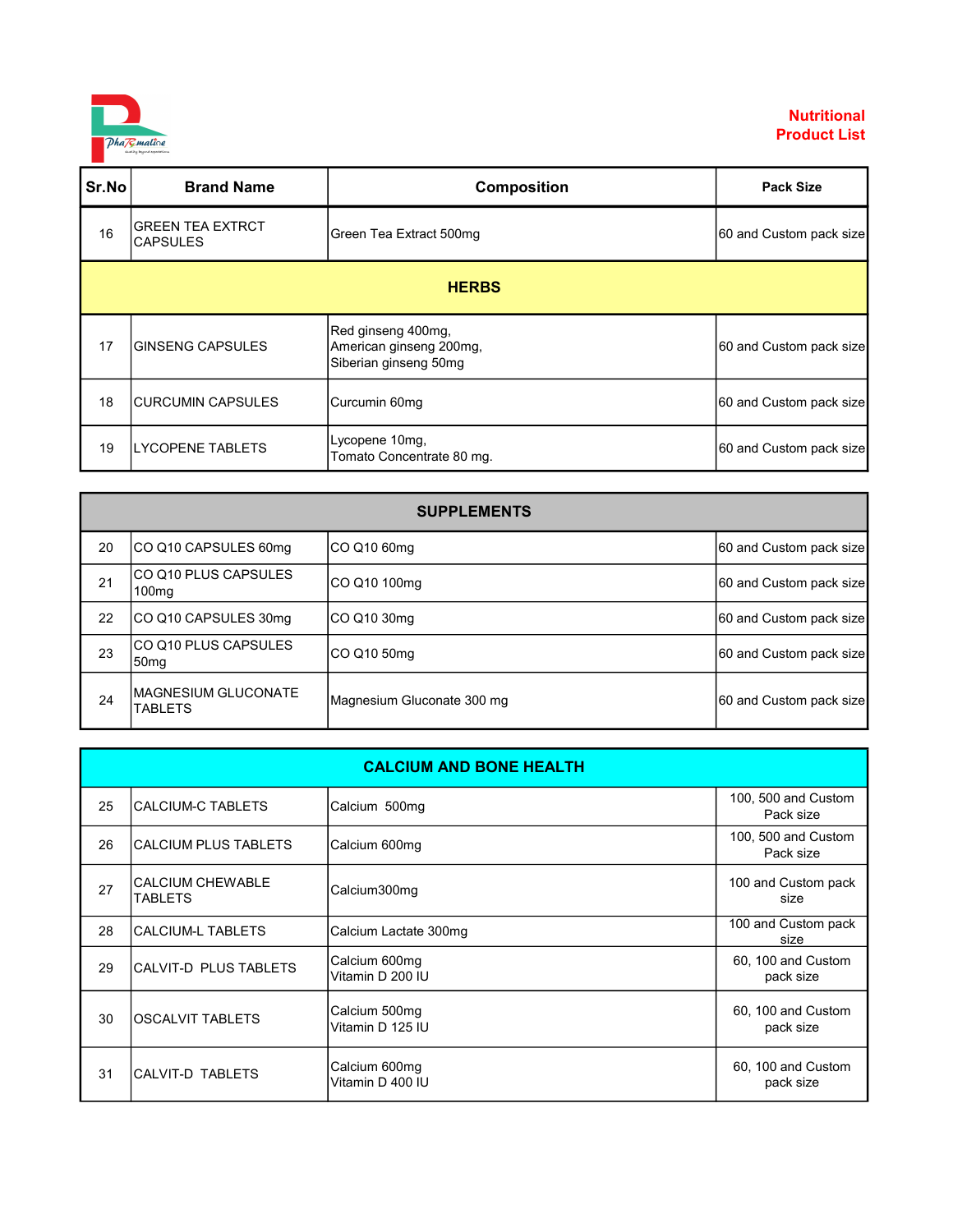

| Sr.No | <b>Brand Name</b>                              | <b>Composition</b>                                                                | <b>Pack Size</b>            |
|-------|------------------------------------------------|-----------------------------------------------------------------------------------|-----------------------------|
| 32    | <b>CALVIT-D CHEWABLE</b><br><b>TABLETS</b>     | Calcium 600mg<br>Vitamin D 200IU                                                  | 100 and Custom pack<br>size |
| 33    | <b>CMZ TABLETS</b>                             | Calcium 333 mg<br>Magnesium 133 mg<br>Zinc 16 mg                                  | 100 and custom pack<br>size |
|       |                                                | <b>CALCIUM AND BONE HEALTH</b>                                                    |                             |
| 34    | <b>CMZ FORT TABLETS</b>                        | Calcium 333 mg<br>Magnesium 133 mg<br>Zinc 8 mg<br>Vitamin D 200IU (5 mcg)        | 100 and Custom pack<br>size |
| 35    | <b>CAMAPLEX TABS</b>                           | Calcium 500mg<br>Magnesium 200mg (Krebs Cycle Minerals)                           | 60 and Custom pack size     |
| 36    | <b>CAMAPLEX ULTRA TABS</b>                     | Calcium 1000mg<br>Magnesium 500mg (Krebs Cycle Minerals)                          | 60 and Custom pack size     |
| 37    | <b>CALMAG-D TABS</b>                           | Calcium (Coral) 400mg<br>Magneisum 200mg<br>Vitamin D 400 IU                      | 60 and Custom pack size     |
| 38    | CALCIUM +D3 TABLETS                            | Calcium(As Calcium Carbonate) 500mg,<br>Vitamin D3 (Cholecalciferol) 25mcg/1000IU | 60 and Custom pack size     |
| 39    | CALCIUM CITRATE + VITAMIN<br><b>D3 TABLETS</b> | Calcium Citrate 250mg,<br>Vitamin D3 1.25mcg/50IU                                 | 60 and Custom pack size     |
| 40    | <b>CALCIUM MAGNESIUM</b><br><b>TABLETS</b>     | Elemental Calcium 333mg,<br>Magnesium 167mg                                       | 60 and Custom pack size     |

| <b>MINERALS</b> |                  |                                       |                              |
|-----------------|------------------|---------------------------------------|------------------------------|
| 41              | lIROFER CAPSULES | Ferrous Sulphate 300mg (Iron 60mg)    | 60,100 & Custom pack<br>size |
| 42              | IIROTAB TABLETS  | Ferrous Gluconate 306 mg (Iron 35 mg) | 100 and Custom pack<br>size  |
| 43              | IIROPLUS TABELTS | Ferrous Fumarate 200mg                | 100 and Custom pack<br>size  |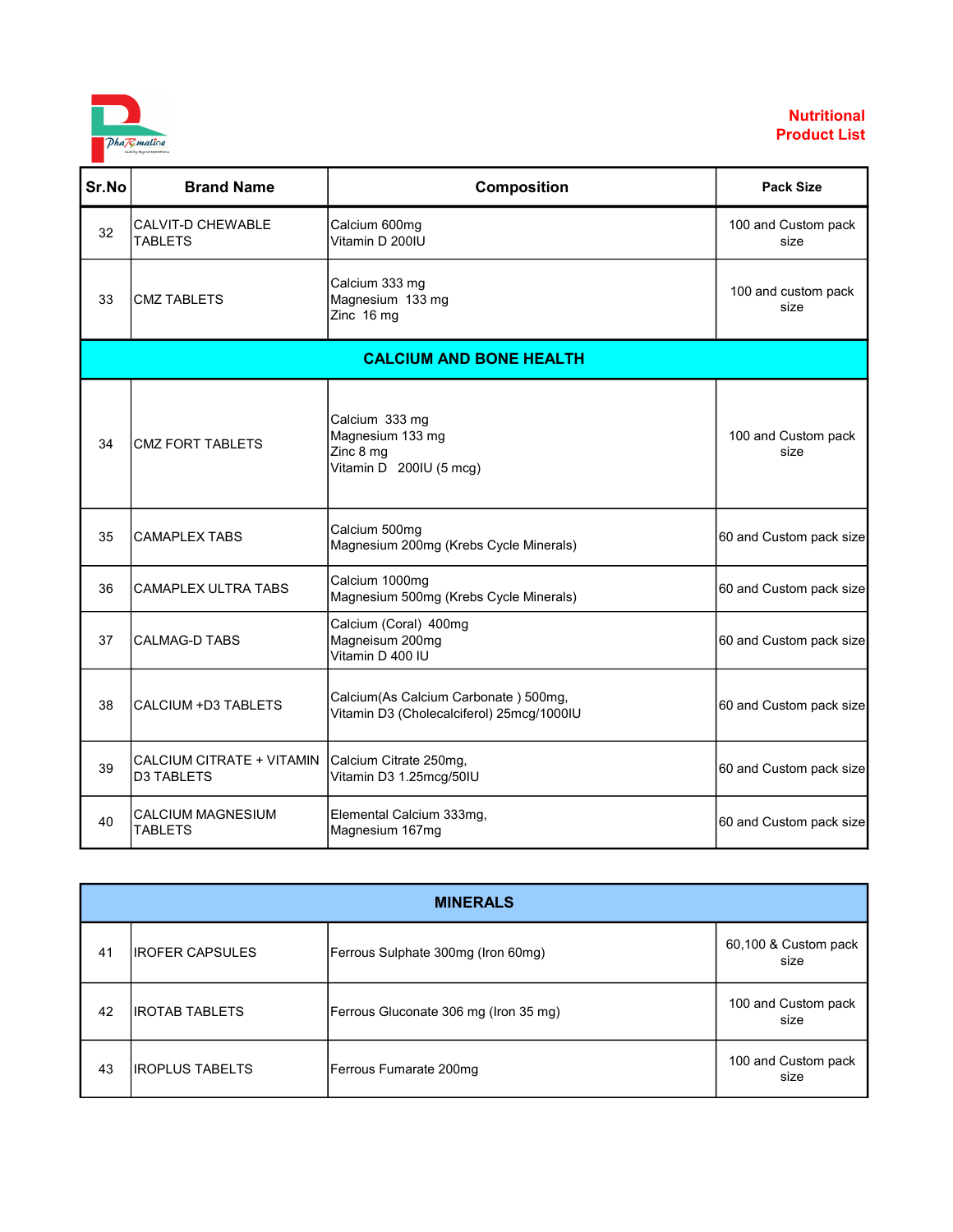

| Sr.No | <b>Brand Name</b>                        | Composition                        | <b>Pack Size</b>                 |
|-------|------------------------------------------|------------------------------------|----------------------------------|
| 44    | MAG-O TABLETS                            | Magnesium 400mg                    | 100 and Custom pack<br>size      |
| 45    | POTASSIUM CHLORIDE<br><b>TABLETS</b>     | Potassium Chloride 600mg           | 100 and Custom pack<br>size      |
| 46    | SODIUM BICARBONATE 500<br><b>TABLETS</b> | Sodium Bicarbonate 500mg           | 100 and Custom pack<br>size      |
|       |                                          | <b>VITAMINS</b>                    |                                  |
| 47    | <b>B-ONE CAPSULES</b>                    | Vitamin B1 100mg                   | 100 and Custom pack<br>size      |
| 48    | <b>B-ONE TABLETS</b>                     | Thiamine 100mg                     | 100 and Custom pack<br>size      |
| 49    | <b>B-2 TABLETS</b>                       | Riboflavin 100mg                   | 100 and Custom pack<br>size      |
| 50    | <b>B-SIX CAPSULES</b>                    | Vitamin B6 50mg                    | 100 and Custom pack<br>size      |
| 51    | <b>B-SIX TABLETS 40mg</b>                | Pyridoxine 40mg                    | 100 and Custom pack<br>size      |
| 52    | B-SIX TABLETS 100mg                      | Pyridoxine 100mg                   | 100 and Custom pack<br>size      |
| 53    | <b>B-12 TABLETS</b>                      | Cyanocobalamin 1000 MCG            | 100 and Custom pack<br>size      |
| 54    | <b>VITA-A CAPSULES</b>                   | Vitamin A 3000 mcg RAE             | 60 and Custom pack size          |
| 55    | VITA-C                                   | Ascorbic Acid 500mg                | 100, 500 and Custom<br>Pack size |
| 56    | <b>VITA-C 1000</b>                       | Vitamin C 1000 mg Chewable Tablets | 100 and Custom pack<br>size      |
| 57    | <b>VITA-C 250</b>                        | Vitamin C 250 mg Chewable Tablets  | 100 and Custom pack<br>size      |
| 58    | VITA-C 100                               | Vitamin C 100 mg Tablets           | 100 and Custom pack<br>size      |
| 59    | <b>NIACIN TABLETS</b>                    | Niacin 500mg                       | 100 and Custom pack<br>size      |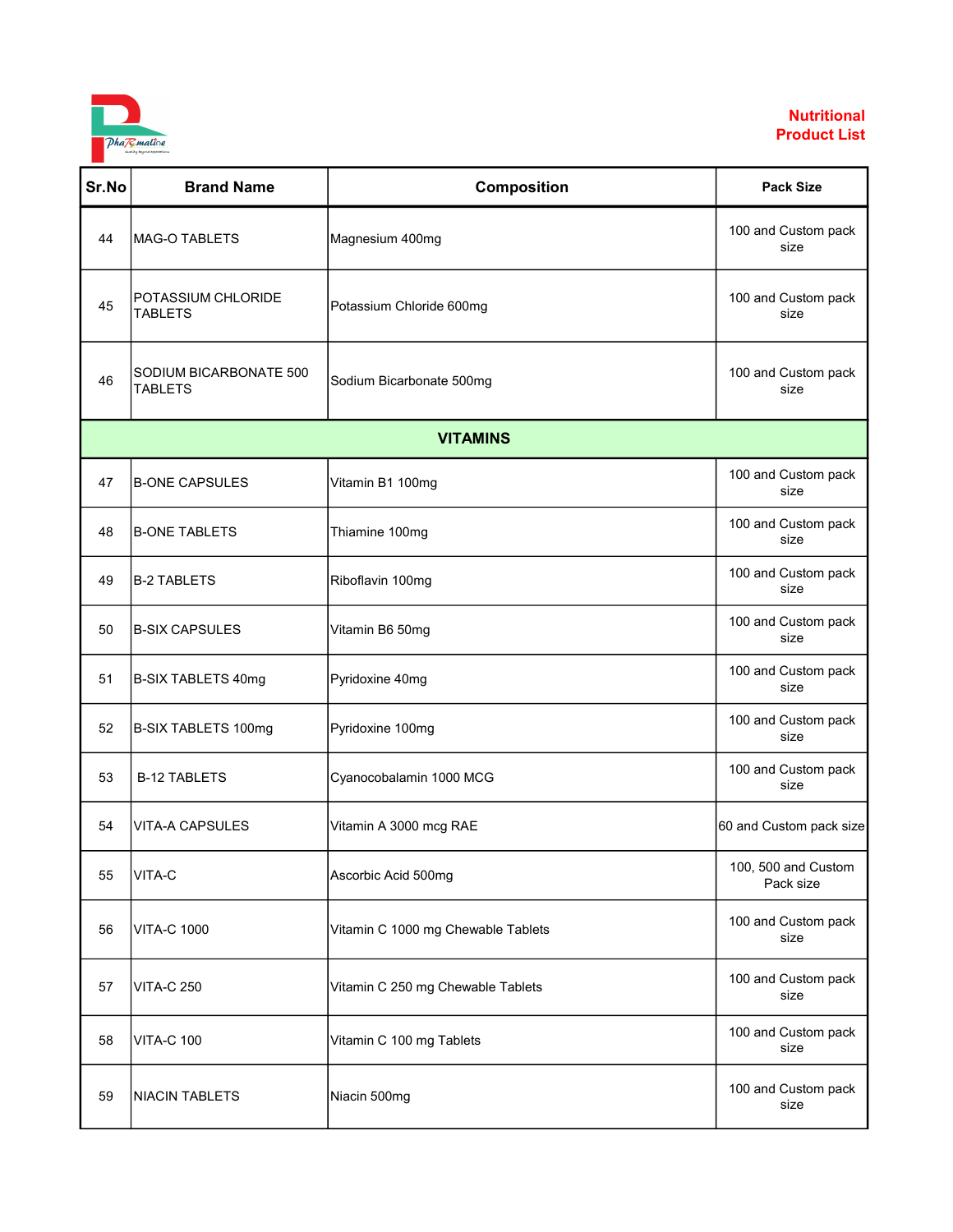

| Sr.No | <b>Brand Name</b>                          | Composition                   | <b>Pack Size</b>            |  |
|-------|--------------------------------------------|-------------------------------|-----------------------------|--|
| 60    | <b>BIOTIN TABLETS</b>                      | Biotin 500mcg                 | 100 and Custom pack<br>size |  |
| 61    | VITAMIN E CAPSULES                         | Vitamin E - 400 IU            | 60 and Custom pack size     |  |
| 62    | VITAMIN C 500mg CHEWABLE<br><b>TABLETS</b> | Vitamin C 500mg               | 60 and Custom pack size     |  |
| 63    | VITAMIN B 6 40MG TABLETS                   | Pyridoxine Hydrochloride 40mg | 60 and Custom pack size     |  |
|       | <b>VITAMINS</b>                            |                               |                             |  |
| 64    | VITA-D 400 IU CAPSULES                     | Vitamin D3 400 IU             | 60 and Custom pack size     |  |
| 65    | VITA-D 800 IU CAPSULES                     | Vitamin D3 800 IU             | 60 and Custom pack size     |  |
| 66    | VITA-D 1000 IU CAPSULES                    | Vitamin D3 1000 IU            | 60 and Custom pack size     |  |
| 67    | VITA-D 2000 IU CAPSULES                    | Vitamin D3 2000IU             | 60 and Custom pack size     |  |
| 68    | VITA-D 5000 IU CAPSULES                    | Vitamin D3 5000IU             | 60 and Custom pack size     |  |
| 69    | VITA-D 50,000 IU CAPSULE                   | Vitamin D3 50000 IU           | 60 and Custom pack size     |  |
| 70    | VITA-D 10,000 IU CAPSULES                  | Vitamin D3 10,000 IU          | 60 and Custom pack size     |  |
| 71    | VITAMIN K 10 MG TABLETS 1% Vitamin K 10mg  |                               | 60 and Custom pack size     |  |

|    | <b>MULTIVITAMINS &amp; MINERALS</b> |                                                                               |                         |  |
|----|-------------------------------------|-------------------------------------------------------------------------------|-------------------------|--|
| 72 | <b>II-FOL PLUS ZINC TABLETS</b>     | Ferrous Sulphate 150mg<br>Folic Acid 0.5mg<br>Zinc 22mg<br>Vitamin B12 100mcq | 60 and Custom pack size |  |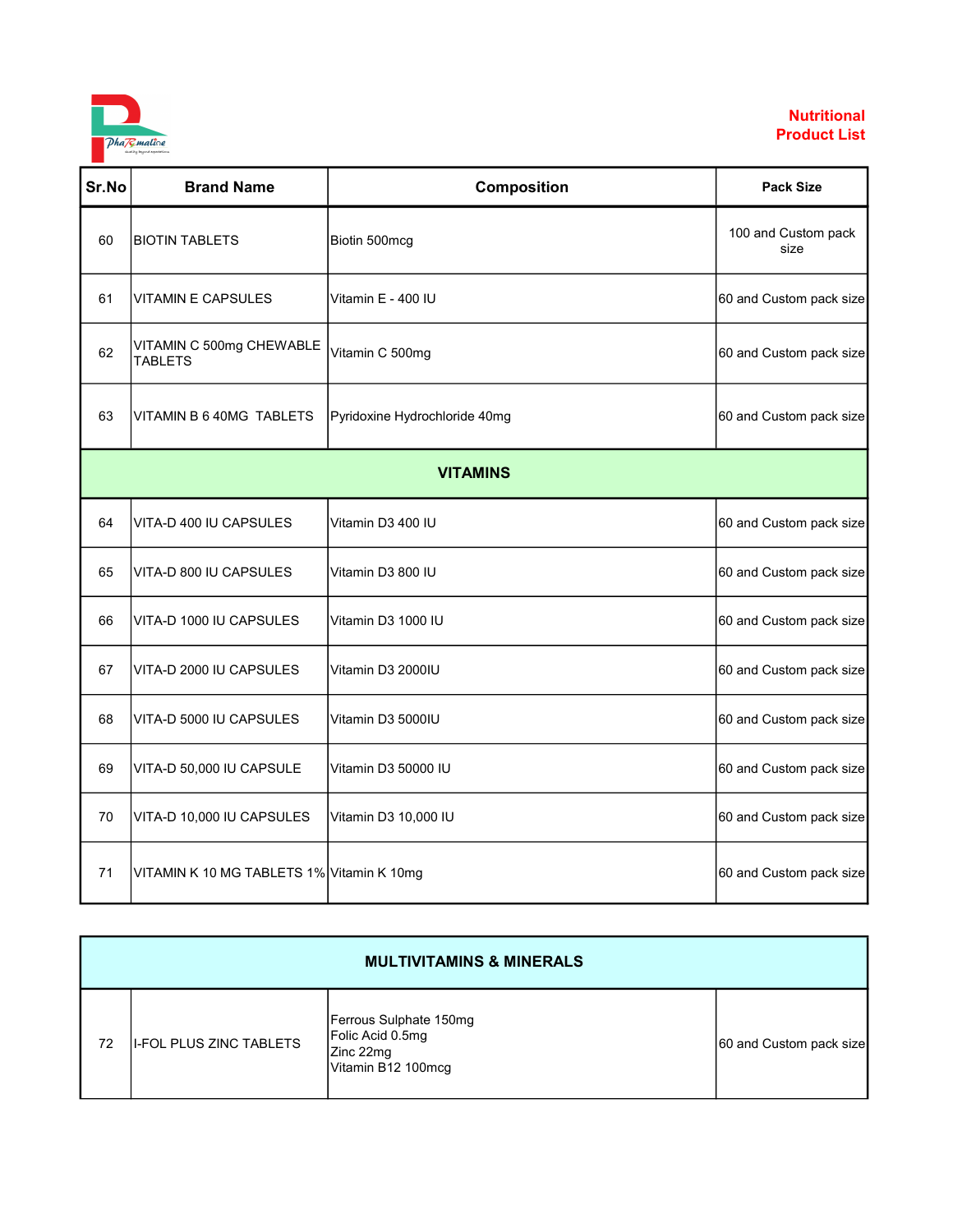

| Sr.No | <b>Brand Name</b>       | Composition                                                                                                                                                                                                                                                                                                | <b>Pack Size</b>        |
|-------|-------------------------|------------------------------------------------------------------------------------------------------------------------------------------------------------------------------------------------------------------------------------------------------------------------------------------------------------|-------------------------|
| 73    | <b>B-FOL TABLETS</b>    | Vitamin B6 50mg<br>Vitamin B12 1000mcg<br>Folic Acid 800mcg                                                                                                                                                                                                                                                | 60 and Custom pack size |
| 74    | VITA-E PLUS SELENIUM    | Vitamin E - 250 IU<br>Selenium - 100 mcg                                                                                                                                                                                                                                                                   | 60 and Custom pack size |
| 75    | <b>VITA-3 B TABLETS</b> | Vitamin B1 100mg<br>Vitamin B6 100mg<br>Cynacobalamin (B12) 200mcg                                                                                                                                                                                                                                         | 60 and Custom pack size |
|       |                         | <b>MULTIVITAMINS &amp; MINERALS</b>                                                                                                                                                                                                                                                                        |                         |
| 76    | VITA-B 50 TABLETS       | Vitamin B1 (Thiamine Hydrochloride) 50 mg<br>Vitamin B2 (Riboflavin) 50 mg<br>Vitamin B3 (Niacinamide) 50 mg<br>Vitamin B5 (Pantothenic Acid) 50 mg<br>(Calcium Pantothenate)<br>Vitamin B6 (Pyridoxine Hydrochloride) 50 mg<br>Vitamin B12 (Cyanocobalamin) 50 mcg<br>Biotin 50 mcg<br>Folic Acid 400 mcg | 60 and Custom pack size |
| 77    | VITA-B100 TABS          | Vitamin B1 (Thiamine Hydrochloride) 100 mg<br>Vitamin B2 (Riboflavin) 100 mg<br>Vitamin B3 (Niacinamide) 100 mg<br>Vitamin B5 (Pantothenic Acid) 100 mg<br>Vitamin B6 (Pyridoxine Hydrochloride) 100 mg<br>Vitamin B12 (Cyanocobalamin) 100 mcg<br>100 mcg<br>Biotin<br>Folic Acid 400 mcg                 | 60 and Custom pack size |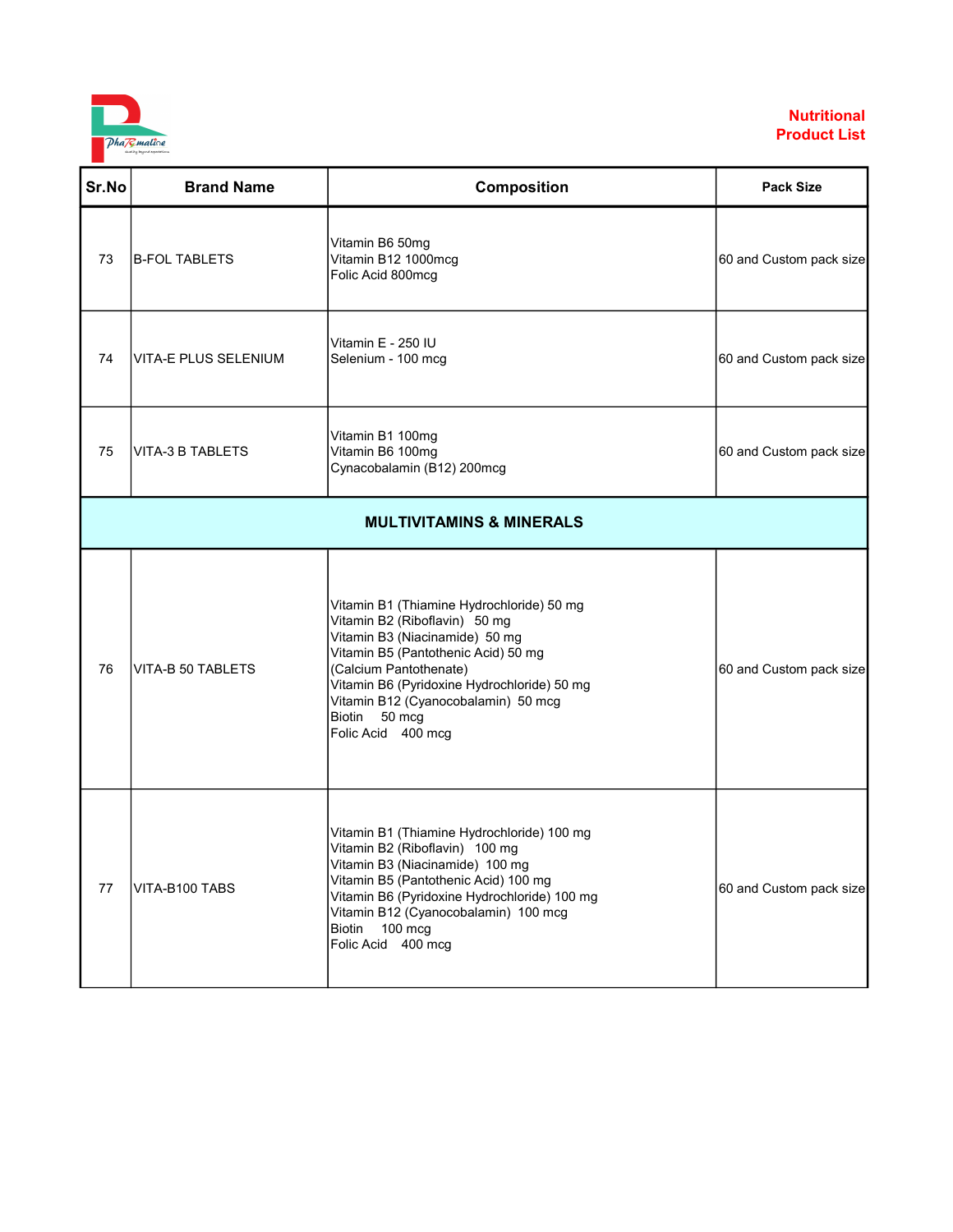

| Sr.No | <b>Brand Name</b>                            | Composition                                                                                                                                                                                                                                                                                                                            | <b>Pack Size</b>        |
|-------|----------------------------------------------|----------------------------------------------------------------------------------------------------------------------------------------------------------------------------------------------------------------------------------------------------------------------------------------------------------------------------------------|-------------------------|
| 78    | VITA B PLUS C                                | Vitamin B1 (Thiamine Hydrochloride) 100 mg<br>Vitamin B2 (Riboflavin) 100 mg<br>Vitamin B3 (Niacinamide) 100 mg<br>Vitamin B5 (Pantothenic Acid) 100 mg<br>(Calcium Pantothenate)<br>Vitamin B6 (Pyridoxine Hydrochloride) 100 mg<br>Vitamin B12 (Cyanocobalamin) 100 mcg<br>Biotin 100 mcg<br>Folic Acid 1000 mcg<br>Vitamin c 1000mg | 60 and Custom pack size |
| 79    | <b>B COMPLEX FORTIFIED</b><br><b>TABLETS</b> | Vitamin B1(Thiamine Mononitrate) 15mg<br>Vitamin B2(Riboflavin)15mg<br>Vitamin B6 (Pyridoxine hydrochloride) 10mg<br>Calcium D Pantothenate 25mg<br>Vitamin B12 (Cyanocobalamin) 10 mcg<br>Folic Acid 0.1 mg<br>Nicotinamide 50mg                                                                                                      | 60 and Custom pack size |
|       |                                              | <b>MULTIVITAMINS &amp; MINERALS</b>                                                                                                                                                                                                                                                                                                    |                         |
| 80    | <b>B COMPLEX FILM</b><br>COATEDTABLETS       | Vitamin B1(Thiamine Mononitrate) 20 mg<br>Vitamin B2(Riboflavin)15mg<br>Vitamin B 3 20 mg,<br>Vitamin B5 25mg,<br>Vitamin B6 (Pyridoxine hydrochloride) 10mg<br>Vitamin B12 (Cyanocobalamin) 25 mcg<br>Folic Acid 500 mcg<br>Biotin 30 mcg                                                                                             | 60 and Custom pack size |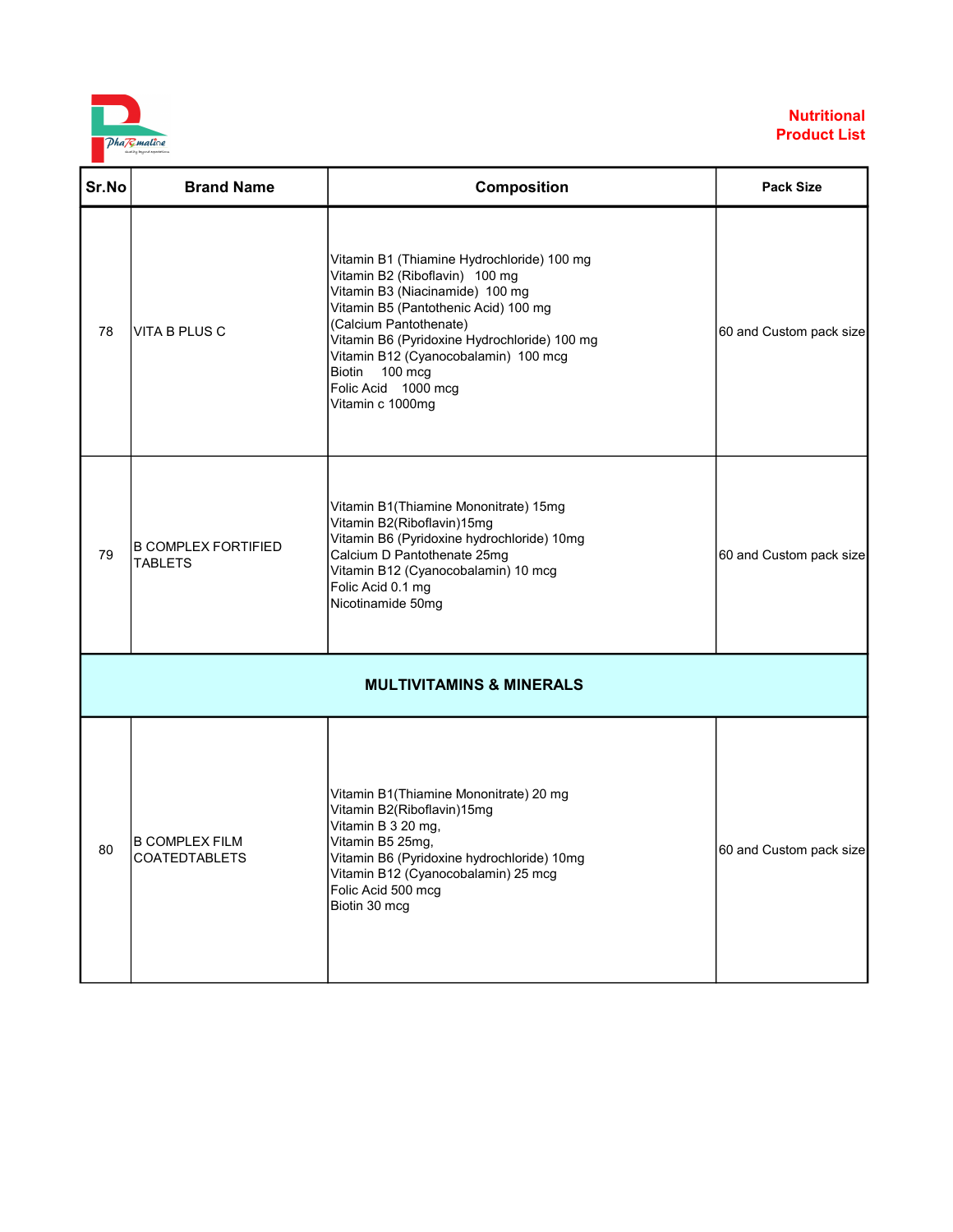

| Sr.No                               | <b>Brand Name</b>           | Composition                                                                                                                                                                                                                                                                                                                                                                                                                                                      | <b>Pack Size</b>        |
|-------------------------------------|-----------------------------|------------------------------------------------------------------------------------------------------------------------------------------------------------------------------------------------------------------------------------------------------------------------------------------------------------------------------------------------------------------------------------------------------------------------------------------------------------------|-------------------------|
| 81                                  | <b>VITALL RENAL TABLETS</b> | Vitamin B1(Thiamine Mononitrate) 1.3mg<br>Vitamin B2(Riboflavin)1.7mg<br>Vitamin B6 (Pyridoxine hydrochloride) 10mg<br>Calcium D Pantothenate 10mg<br>Vitamin B12 (Cyanocobalamin) 0.006mg<br>Folic Acid 0.8mg<br>Nicotinamide 20mg<br>Vitamin C (Ascorbic Acid) 60mg<br>Biotin 0.3mg                                                                                                                                                                            | 60 and Custom pack size |
| 82                                  | <b>VITALL TABLETS</b>       | Vitamin A (As Acetate) 200mcg RAE<br>Vitamin C (Ascorbic Acid) 100 mg<br>Vitamin D (Cholecalciferol) 10mcg (400 IU)<br>Vitamin E (dl-a-Tocopheryl Acetate) 15mg AT<br>Vitamin B1 (Thiamine Hydrochloride) 30mg<br>Vitamin B2 (Riboflavin) 30 mg<br>Vitamin B3 (Niacinamide) 15 mg<br>Pantothenic Acid (Calcium-d-Pantothenate) 50 mg<br>Vitamin B6 (Pyridoxine) 30 mg<br>Vitamin B12 (Cyanocobalamin) 200 mcg<br><b>Biotin</b><br>$100$ mcg<br>Folate<br>800 mcg | 60 and Custom pack size |
| <b>MULTIVITAMINS &amp; MINERALS</b> |                             |                                                                                                                                                                                                                                                                                                                                                                                                                                                                  |                         |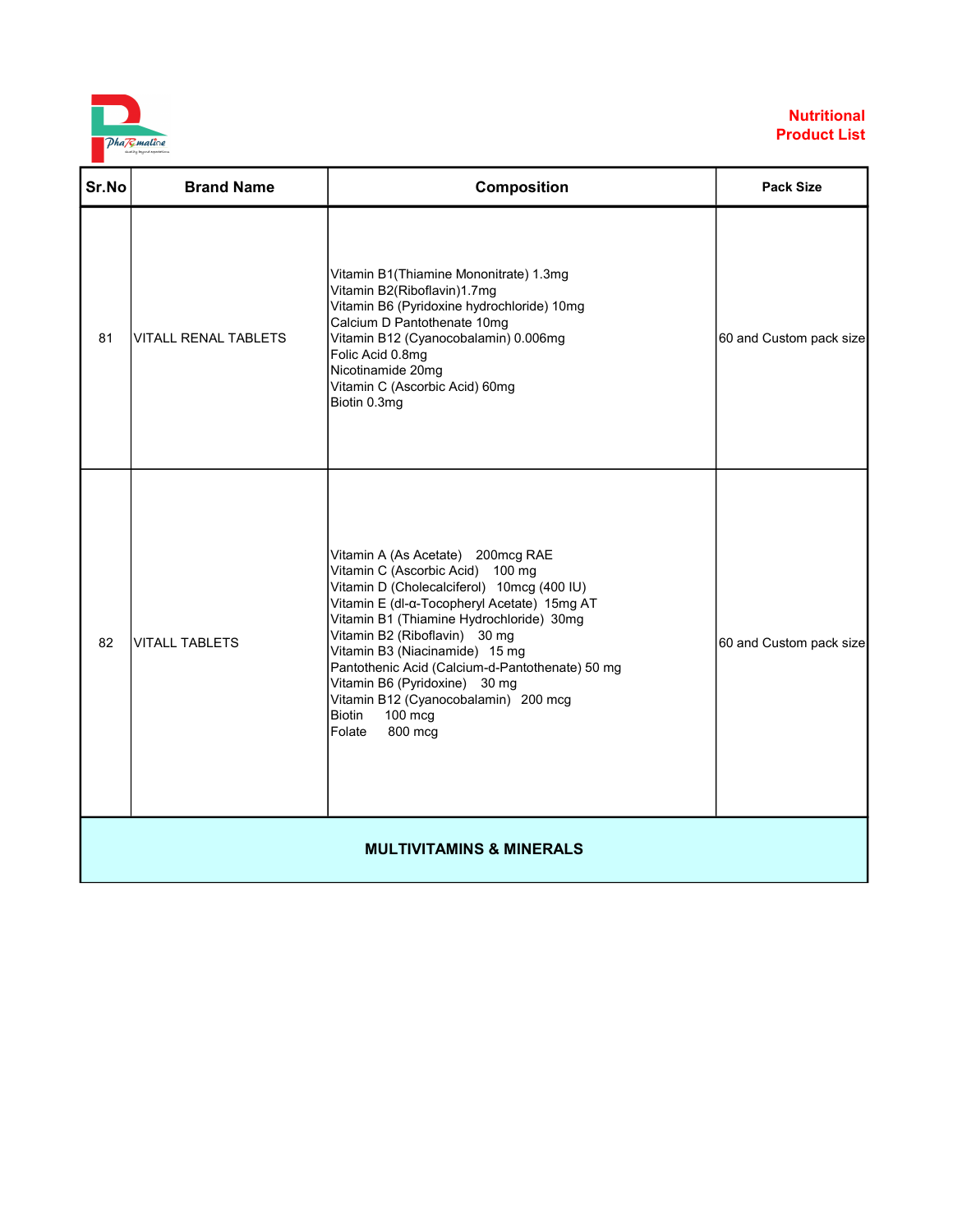

| Sr.No | <b>Brand Name</b>                    | <b>Composition</b>                                                                                                                                                                                                                                                                                                                                                                                                                                                                                                                                                                                                                                                                                                                                                                                                                                                | <b>Pack Size</b>            |
|-------|--------------------------------------|-------------------------------------------------------------------------------------------------------------------------------------------------------------------------------------------------------------------------------------------------------------------------------------------------------------------------------------------------------------------------------------------------------------------------------------------------------------------------------------------------------------------------------------------------------------------------------------------------------------------------------------------------------------------------------------------------------------------------------------------------------------------------------------------------------------------------------------------------------------------|-----------------------------|
| 83    | VITALL FORT TABLETS                  | Beta-carotene 3000 IU<br>Vitamin A (As Acetate) 1000 IU<br>Vitamin C (Ascorbic Acid) 90 mg<br>Vitamin D 400 IU<br>Vitamin E (dl-α-Tocopheryl Acetate) 25 IU<br>Vitamin B1 (Thiamine Hydrochloride) 2.5 mg<br>Vitamin B2 (Riboflavin) 3.2 mg<br>Vitamin B3 (Nicotinic Acid) 15 mg<br>Pantothenic Acid 10 mg<br>(Calcium-d-Pantothenate)<br>Folate(Folic Acid) 400 mcg<br>Vitamin B6 (Pyridoxine) 3 mg<br>Vitamin B12 (Cyanocobalamin) 14 mcg<br>Biotin 45 mcg<br>Calcium (Calcium Phosphate Dibasic) 175 mg<br>lodine (Potassium lodide) 150 mcg<br>Iron (Ferrous Fumarate) 10 mg<br>Magnesium (Magnesium Oxide) 50 mg<br>Phosphorous 125 mg<br>Copper (Copper Acetate) 1.9mg                                                                                                                                                                                      | 100 and Custom pack<br>size |
| 84    | VITALL 50 PLUS MEN<br><b>TABLETS</b> | Vitamin A (As Acetate) 1500IU<br>Beta Carotene 3000 IU<br>Vitamin E (dl-a-Tocopheryl Acetate) 35 IU<br>Vitamin C (Ascorbic Acid) 180 mg<br>Folate (Folic Acid) 400 mcg<br>Vitamin B1 (Thiamine Hydrochloride) 4.2 mg<br>Vitamin B2 (Riboflavin) 4.6 mg<br>Vitamin B3(Nicotinic Acid) 16 mg<br>Vitamin B6(Pyridoxine Hydrochloride) 8.5 mg<br>Vitamin B12 (Cyanocobalamin) 12 mcg<br>Vitamin D(Cholecalciferol) 800IU<br>Biotin 54 mcg<br>Pantothenic Acid 12.5 mg<br>Vitamin K 1 (Phytonadione) 120 mcg<br>Calcium (Calcium Carbonate) 200mg<br>Iodine(Potassium lodide) 150 mcg<br>Iron(Ferrous Fumarate) 2 mg<br>Magnesium(Magnesium Oxide) 125 mg<br>Copper(Copper Acetate) 500mcg<br>Manganese (Sulfate) 3 mg<br>Chromium (Chromium Chloride) 100 mcg<br>Molybdenum (Sodium Molybdate) 50 mcg<br>Selenium (Sodium Selenite) 65 mcg<br>Zinc (Zinc Oxide) 11 mg | 60 and Custom pack size     |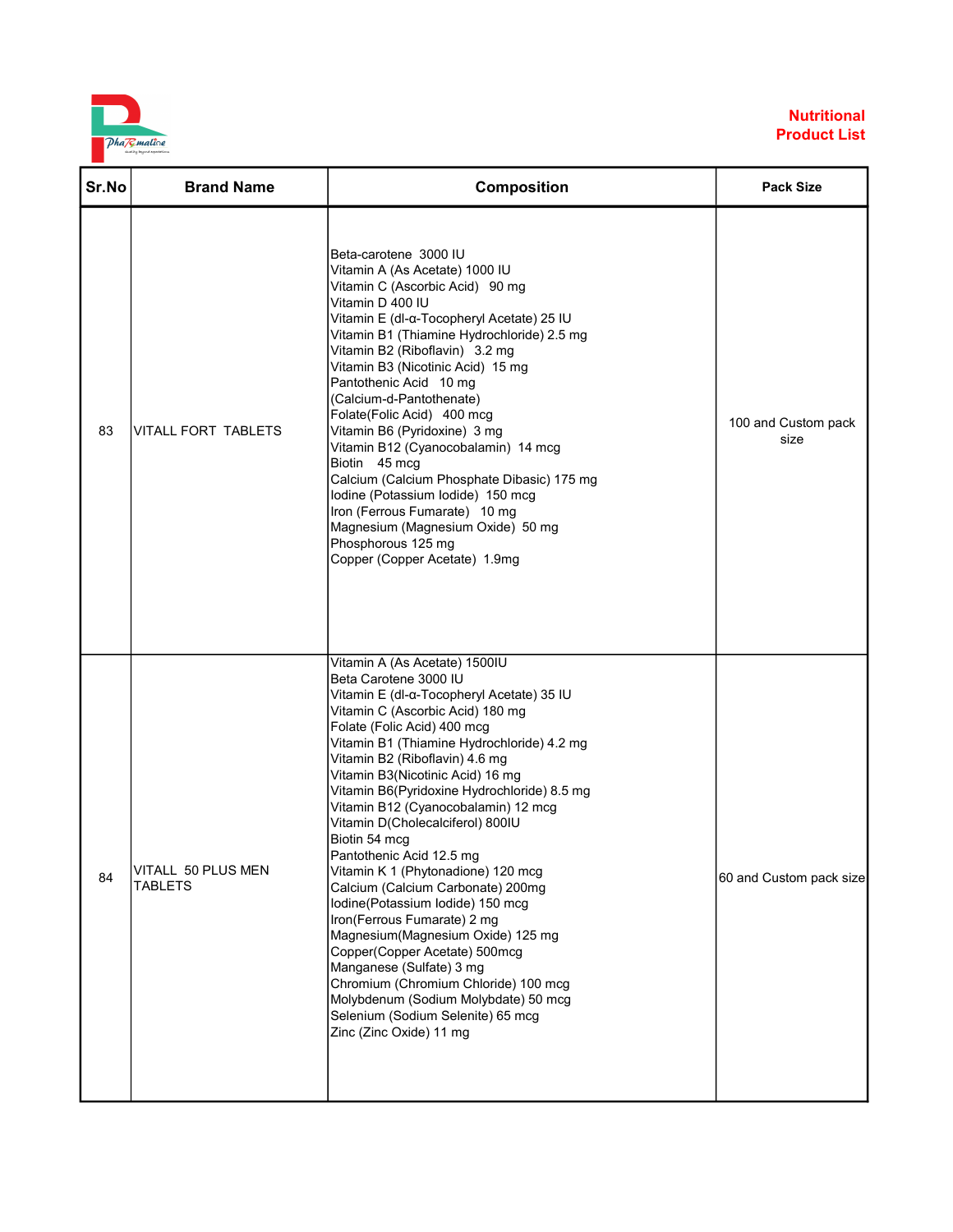

| Sr.No | <b>Brand Name</b>                            | <b>Composition</b>                                                                                                                                                                                                                                                                                                                                                                                                                                                                                                                                                                                                                                                                                                                                                                           | <b>Pack Size</b>        |
|-------|----------------------------------------------|----------------------------------------------------------------------------------------------------------------------------------------------------------------------------------------------------------------------------------------------------------------------------------------------------------------------------------------------------------------------------------------------------------------------------------------------------------------------------------------------------------------------------------------------------------------------------------------------------------------------------------------------------------------------------------------------------------------------------------------------------------------------------------------------|-------------------------|
|       |                                              | <b>MULTIVITAMINS &amp; MINERALS</b>                                                                                                                                                                                                                                                                                                                                                                                                                                                                                                                                                                                                                                                                                                                                                          |                         |
| 85    | <b>VITALL PLUS GINSENG</b><br><b>TABLETS</b> | Vitamin A (As Acetate) 1000 IU,<br>Beta carotene 2000 IU,<br>Vitamin C (Ascorbic Acid) 120 mg<br>Vitamin D (Cholecalciferol) (400 IU)<br>Vitamin E (dl-α-Tocopheryl Acetate) 60 IU<br>Vitamin B1 (Thiamine Hydrochloride) 4.5mg<br>Vitamin B2 (Riboflavin) 5.1 mg<br>Vitamin B3 (Nicotinic Acid) 15 mg<br>Pantothenic acid 10 mg<br>Vitamin B6 (Pyridoxine) 6 mg<br>Vitamin B12 (Cyanocobalamin) 20 mcg<br><b>Biotin</b><br>40 mcg<br>Calcium (Calcium Carbonate) 162 mg<br>lodine (Potassium lodate) 150 mcg<br>Iron (Ferrous Fumarate) 8 mg<br>Magnesium (Magnesium Oxide) 50 mg<br>Zinc (Zinc Sulfate) 7.5 mg,<br>Folate 400mcg,<br>Phosphorous 125 mg,<br>Copper 1mg,<br>Manganese 5mg,<br>Potassium 80mg,<br>Chromium 35mcg,<br>Selenium 55 mcg,<br>Nickel 5mcg,<br>Panax ginseng 200mg | 60 and Custom pack size |

|    | <b>JOINT HEALTH</b>                       |                                                              |                                  |  |
|----|-------------------------------------------|--------------------------------------------------------------|----------------------------------|--|
| 86 | <b>COSMIN CAPSULES</b>                    | Glucosamine Sulphate 500mg                                   | 120, 240 and custom<br>pack size |  |
| 87 | COSMIN CHEWABLE TABLETS Glucosamine 500mg |                                                              | 100 and Custom pack<br>size      |  |
| 88 | <b>COSMIN ULTRA TABLETS</b>               | Glucosamine Sulphate 500mg<br>Chondroitin 400mg              | 120, 240 and custom<br>pack size |  |
| 89 | <b>COSMIN PLUS CAPSULES</b>               | Glucosamine Sulphate 500mg<br>Chondroitin 200mg<br>MSM 200mg | 120 and custom pack<br>size      |  |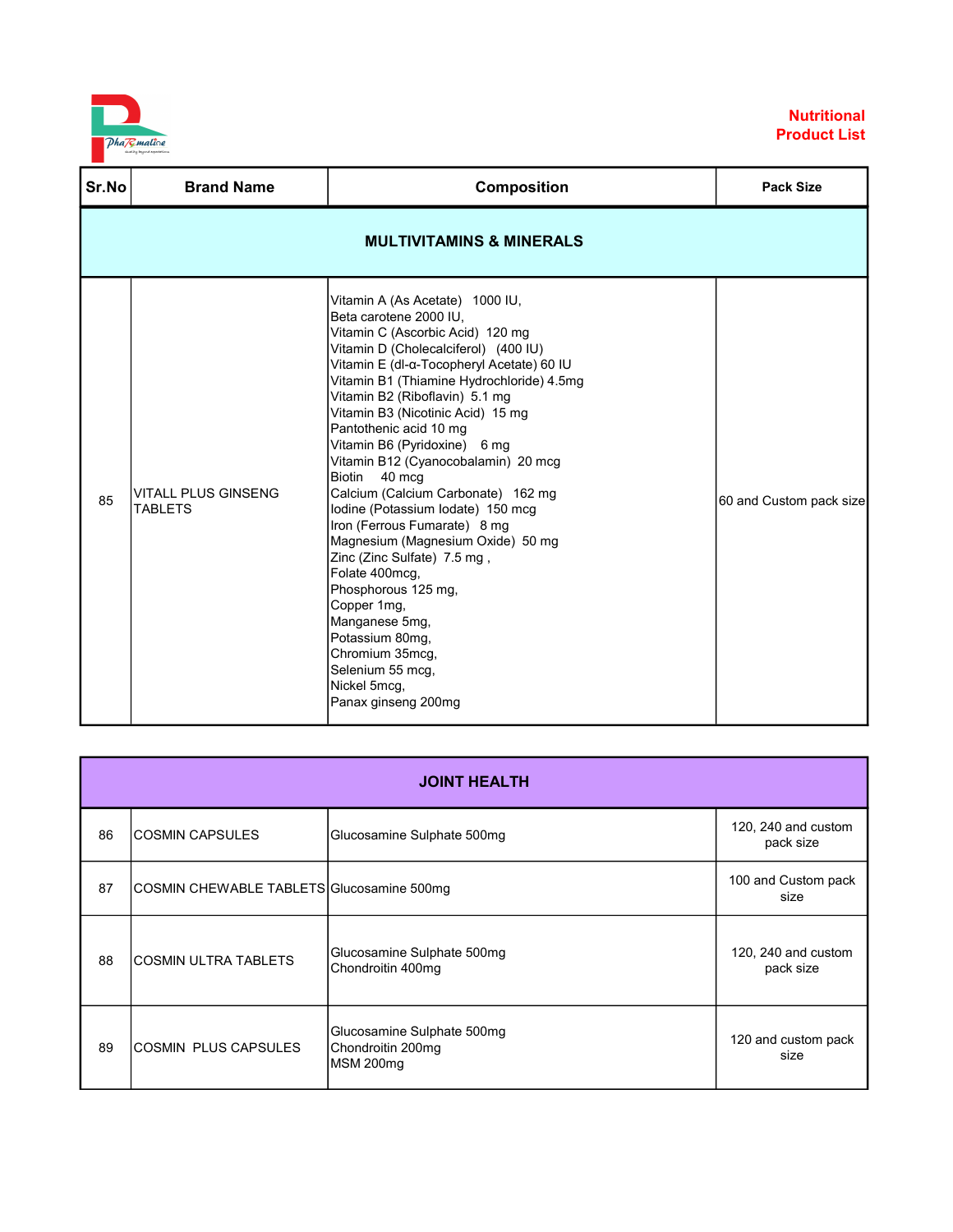

| Sr.No | <b>Brand Name</b>                                 | Composition                                                                                                                                                                                                  | <b>Pack Size</b>            |  |
|-------|---------------------------------------------------|--------------------------------------------------------------------------------------------------------------------------------------------------------------------------------------------------------------|-----------------------------|--|
| 90    | <b>OSTEOAMINE TABLETS</b>                         | Glucosamine Sulphate 500mg<br>Chondroitin 400mg<br>MSM 400mg                                                                                                                                                 | 120 and custom pack<br>size |  |
|       | <b>JOINT HEALTH</b>                               |                                                                                                                                                                                                              |                             |  |
| 91    | ORTHOFLEX TABLETS                                 | Glucosamine Sulfate (from chitin) 375 mg<br>AsalixxT Willow Bark Extract 187.5 mg<br>Boswellia Extract (oleo-gum resin) 152.5 mg<br>MSM 150 mg<br>Chondroitin Sulfate 50 mg<br>Turmeric Extract (root) 25 Mg | 120 and custom pack<br>size |  |
| 92    | <b>COSMIN ULTRA TABLETS</b>                       | Glucosamine 1500mg                                                                                                                                                                                           | 100 and Custom pack<br>size |  |
| 93    | IMSM CAPSULES 500MG                               | MSM 500MG                                                                                                                                                                                                    | 60 and Custom pack size     |  |
| 94    | MSM CAPSULES 1000MG                               | <b>MSM 1000MG</b>                                                                                                                                                                                            | 60 and Custom pack size     |  |
| 95    | MSM/GLUCOSAMINE TABS                              | <b>MSM 1500MG</b><br>Glucosamine Sulphate 1500MG                                                                                                                                                             | 100 and Custom pack<br>size |  |
| 96    | MAGNESIUM 250MG TABLETS Elemental Magnesium 250mg |                                                                                                                                                                                                              | 100 and Custom pack<br>size |  |
| 97    | MAGNESIUM + VITAMIN D3<br><b>TABLETS</b>          | Elemental Magnesium 500mg,<br>Vitamin D3 500IU                                                                                                                                                               | 100 and Custom pack<br>size |  |

|    | <b>GUMMIES</b> |                                                                                                                                                                                                                                                                                                                                            |                         |  |
|----|----------------|--------------------------------------------------------------------------------------------------------------------------------------------------------------------------------------------------------------------------------------------------------------------------------------------------------------------------------------------|-------------------------|--|
| 98 | YAH YAH MULTI  | Vitamin A (As Acetate) 751 mcg RAE<br>Vitamin C (Ascorbic Acid) 30 mg<br>Vitamin D (Cholecalciferol) 5mcg (200 IU)<br>Vitamin E (dl-alpha tocopheryl acetate) 5 IU<br>Vitamin B3 (Niacinamide) 10 mg<br>Vitamin B6 (Pyridoxine Hydrochloride) 1 mg<br>Folic Acid (Folate) 200mcg<br>Vitamin B12 (Cyanocobalamin) 3 mcg<br>20 mcq<br>Biotin | 60 and Custom pack size |  |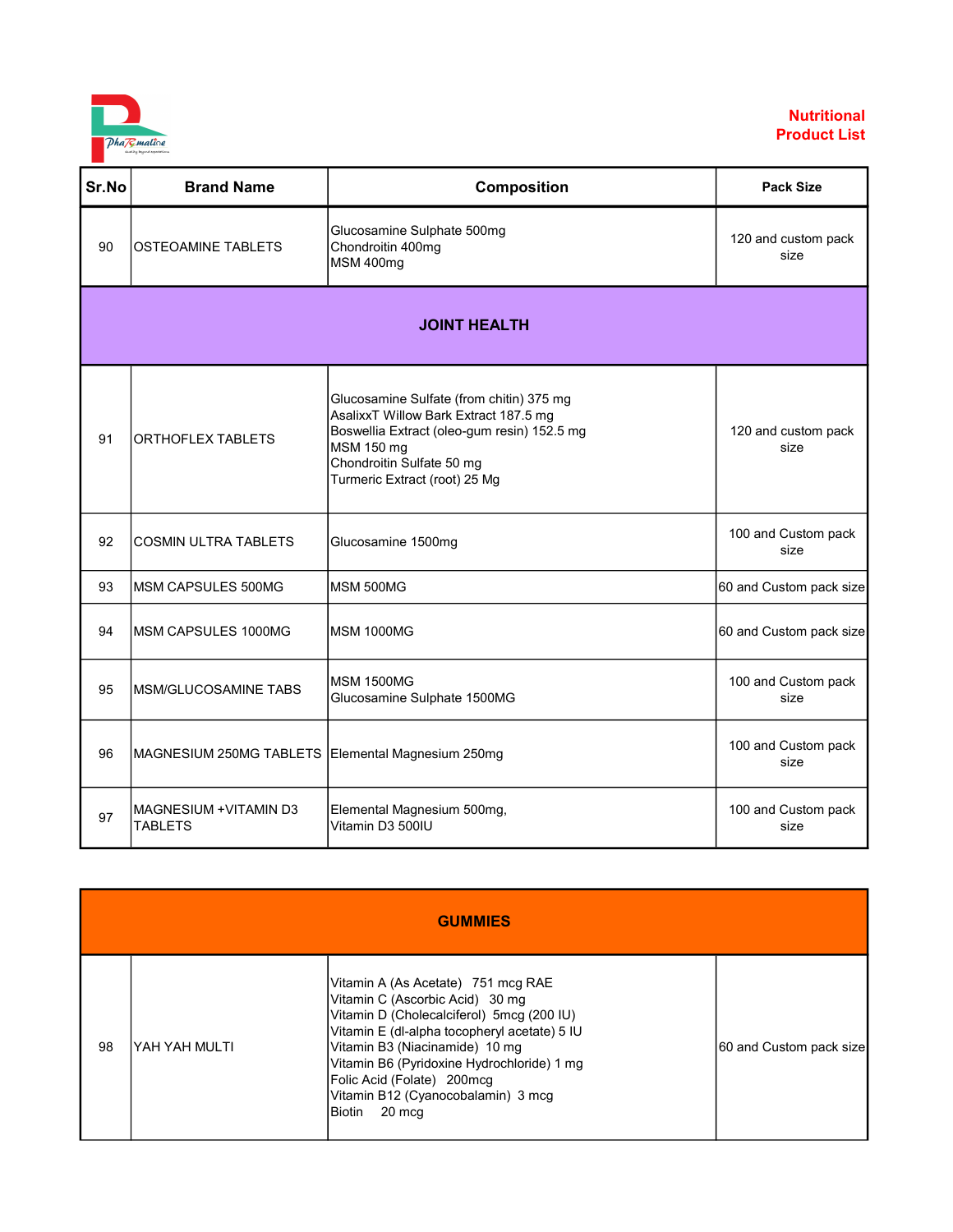

| Sr.No | <b>Brand Name</b>      | <b>Composition</b>                                                                                                                                                                                                                                                                                      | <b>Pack Size</b>        |
|-------|------------------------|---------------------------------------------------------------------------------------------------------------------------------------------------------------------------------------------------------------------------------------------------------------------------------------------------------|-------------------------|
| 99    | YAH YAH VITA-C         | Vitamin C 30 mg<br>Zinc 2.5mcg                                                                                                                                                                                                                                                                          | 60 and Custom pack size |
|       |                        | <b>GUMMIES</b>                                                                                                                                                                                                                                                                                          |                         |
| 100   | YAM YAM CALCIUM        | Calcium 100mg<br>Vitamin D (Cholecalciferol) 2.5 mcg                                                                                                                                                                                                                                                    | 60 and Custom pack size |
| 101   | YAH YAH OMEGA 3        | Fish Oil 75 mg<br>DHA 22 mg<br>EPA 29 mg                                                                                                                                                                                                                                                                | 60 and Custom pack size |
| 102   | YAH YAH MULTI+MINERALS | Vitamin A 1328 IU<br>Vitamin C 24 mg<br>Vitamin D3 333 IU<br>Vitamin E 10 IU<br>Vitamin B3 6.60 mg<br>Vitamin B5 3 mg<br>Vitamin B6 1.70 mg<br>Vitamin B12 5.8 mcg<br>Biotin 166 mcg<br>Chromiun 40 mcg<br>Folic acid 133 mcg<br>lodine 44.3 mg<br>Lycopene 217 mg<br>Selenium 26.5 mcg<br>Zinc 1.70 mg | 60 and Custom pack size |
| 103   | YAM YAM FIBRE          | Inulin 135 mg                                                                                                                                                                                                                                                                                           | 60 and Custom pack size |
| 104   | YAH YAH VITA-D         | Vitamin D3 400 IU                                                                                                                                                                                                                                                                                       | 60 and Custom pack size |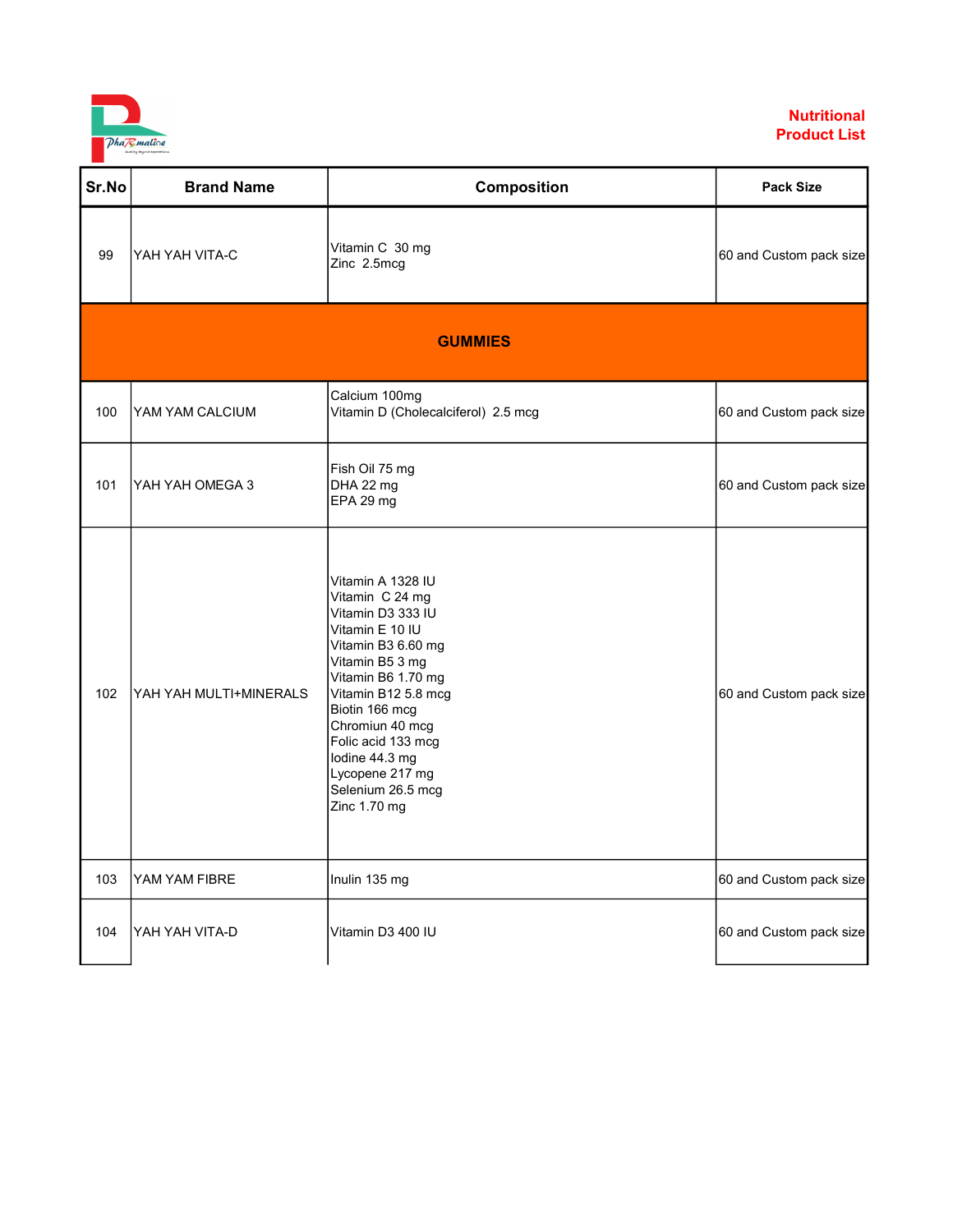

| Sr.No | <b>Brand Name</b>              | <b>Composition</b>                                                                                                                                                                                                                                                                | <b>Pack Size</b>        |
|-------|--------------------------------|-----------------------------------------------------------------------------------------------------------------------------------------------------------------------------------------------------------------------------------------------------------------------------------|-------------------------|
| 105   | <b>VITALL PLUS GUMMI BEARS</b> | Vitamin A 2600 IU<br>Vitamin C 20mg<br>Vitamin D3 (Cholecalciferol) 240 IU<br>Vitamin E 16.5 IU<br>Vitamin B6 1.04mg<br>Folic Acid 260 mcg<br>Vitamin B12 5.1 mcg<br>Biotin 60mcg<br>Pantothenicn Acid 5.2 mcg<br>lodine 42 mcq<br>Zinc 2.7 mg<br>Choline 40mcg<br>Inositol 40mcg | 60 and Custom pack size |
|       |                                | <b>WEIGHT MANAGEMENT</b>                                                                                                                                                                                                                                                          |                         |
| 106   | <b>HERBOFIT CAPSULES</b>       | (Serving Size 3 capsules)<br>Apple Cider Vinegar 1000 mg<br>Green Tea Extract 300 mg<br>Herbal Blend (Dried Peppermint Leaf, Dried Senna Leaf, Dried<br>Fennel seed, Dried Sage Leaf, Dried Aloe Powder, Flax Seed<br>Powder .Damiana Extract Powder)                             | 60 and Custom pack size |

|     | <b>MOOD SUPPORT</b>  |                                |                             |  |
|-----|----------------------|--------------------------------|-----------------------------|--|
| 107 | ICAFFIENE TABS       | Caffeine 200mg                 | 60 and Custom pack size     |  |
| 108 | 5-HTP CAPSULES 50mg  | 5-HTP (Hydroxytryptophan 50mg  | 30,60 & Custom pack<br>size |  |
| 109 | 5-HTP CAPSULES 100mg | 5-HTP (Hydroxytryptophan 100mg | 30,60 & Custom pack<br>size |  |

## SLEEP SUPPORT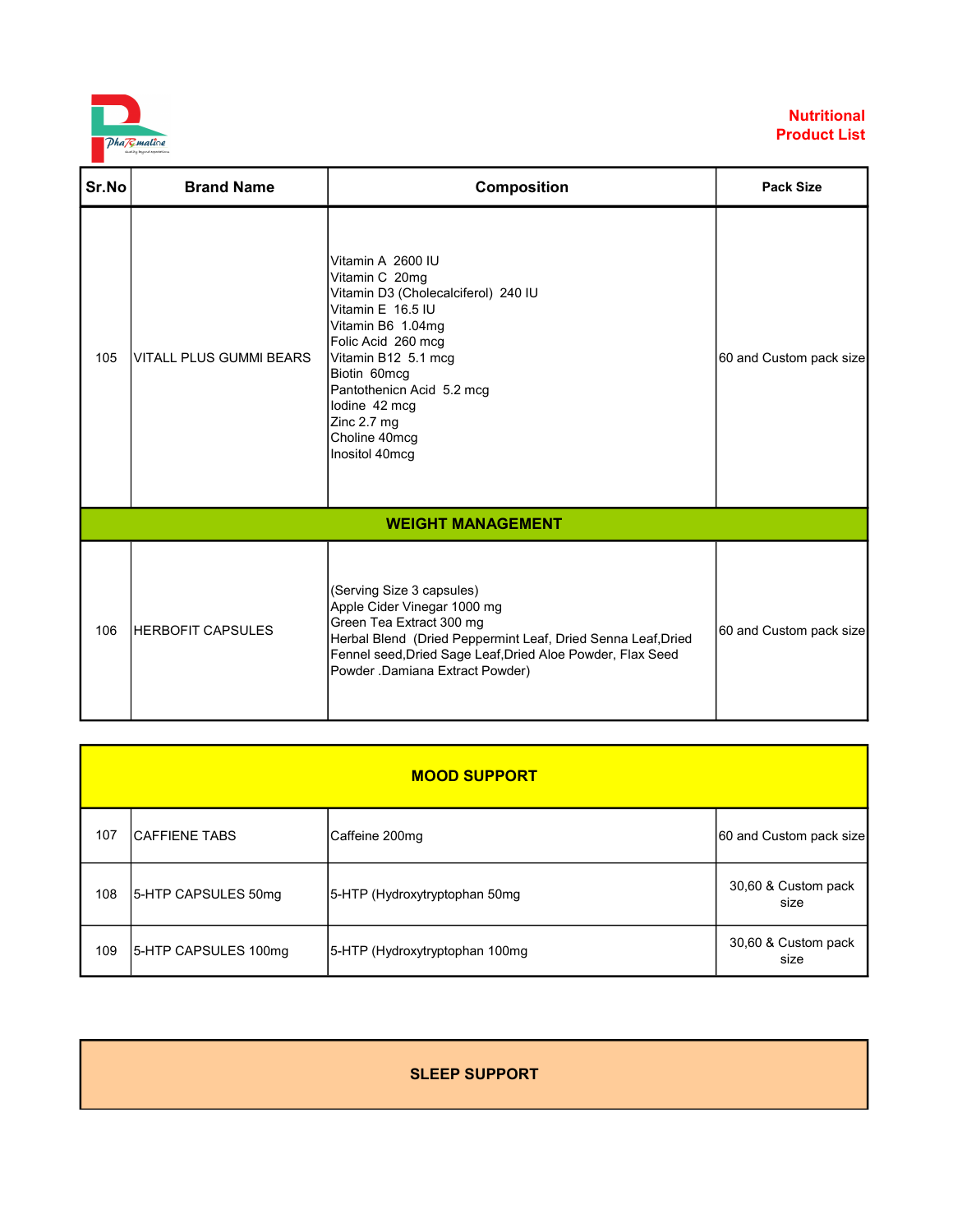

| Sr.No | <b>Brand Name</b>                         | Composition                                                          | <b>Pack Size</b>                |
|-------|-------------------------------------------|----------------------------------------------------------------------|---------------------------------|
| 110   | MELATONIN TABS 1MG                        | Melatonin 1mg                                                        | 60 and Custom pack size         |
| 111   | MELATONIN TABS 3MG                        | Melatonin 3mg                                                        | 60 and Custom pack size         |
| 112   | MELATONIN TABS 5MG                        | Melatonin 5mg                                                        | 60 and Custom pack size         |
| 113   | MELATONIN TABS 10MG                       | Melatonin 10mg                                                       | 60 and Custom pack size         |
| 114   | MELATONIN PLUSTABLETS                     | Magnesium 100mg,<br>Melatonin 3mg                                    | 60 and Custom pack size         |
| 115   | <b>MAGNESIUM CITRATE</b><br><b>POWDER</b> | Ionic magnesium Citrate                                              | 60 and Custom pack size         |
|       |                                           | <b>WOMENS HEALTH</b>                                                 |                                 |
| 116   | I-FOL CAPSULES                            | Ferrous Sulphate 28 mg,<br>Folic Acid 400mcg,<br>Vitamin B 12 8 mcg. | 60,100 & Custom pack<br>size    |
| 117   | <b>FOVIT CAPSULES</b>                     | Folic Acid 400 mcg                                                   | 60, 100 and Custom<br>pack size |
| 118   | <b>FOVIT PLUS CAPSULES</b>                | Folic Acid 1mg                                                       | 60, 100 and Custom<br>pack size |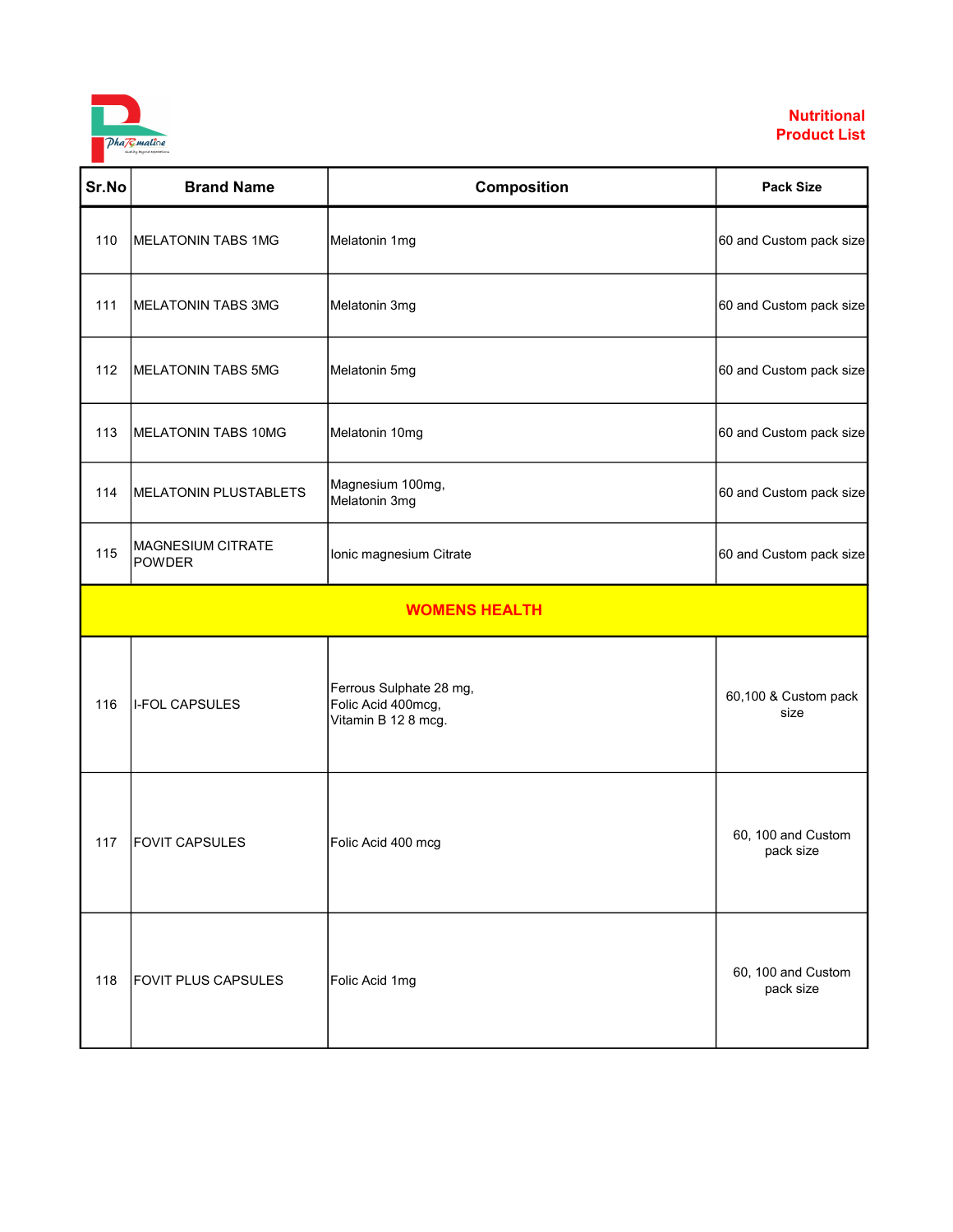

| Sr.No                | <b>Brand Name</b>   | <b>Composition</b>                                                                                                                                                                                                                                                                                                                                                                                                                                                                                                                                                                                                                                                                                                                                                                                                                                          | <b>Pack Size</b>                |  |
|----------------------|---------------------|-------------------------------------------------------------------------------------------------------------------------------------------------------------------------------------------------------------------------------------------------------------------------------------------------------------------------------------------------------------------------------------------------------------------------------------------------------------------------------------------------------------------------------------------------------------------------------------------------------------------------------------------------------------------------------------------------------------------------------------------------------------------------------------------------------------------------------------------------------------|---------------------------------|--|
| 119                  | MULTI 50 PLUS WOMEN | Vitamin A (As Acetate)400 MCG<br>Beta Carotene 600 MCG<br>Vitamin E (dl-α-Tocopheryl Acetate) 40 IU<br>Vitamin C (Ascorbic Acid) 85 mg<br>Folate (Folic Acid) 400 mcg<br>Vitamin B1 (Thiamine Hydrochloride) 3.85 mg<br>Vitamin B2 (Riboflavin) 3.85 mg<br>Vitamin B3(Nicotinic Acid) 14 mg<br>Vitamin B6(Pyridoxine Hydrochloride) 5 mg<br>Vitamin B12 (Cyanocobalamin) 12 mcg<br>Vitamin D(Cholecalciferol) 800IU<br>Biotin 45 mcg<br>Pantothenic Acid 11 mg<br>Vitamin K 1 (Phytonadione) 90 mcg<br>Calcium (Calcium Carbonate) 200mg<br>Iodine(Potassium Iodide) 150 mcg<br>Iron(Ferrous Fumarate) 6 mg<br>Magnesium(Magnesium Oxide) 100mg<br>Copper(Copper Acetate) 900mcg<br>Manganese (Sulfate) 3 mg<br>Chromium (Chromium Chloride) 100 mcg<br>Molybdenum (Sodium Molybdate) 50 mcg<br>Selenium (Sodium Selenite) 55 mcg<br>Zinc (Zinc Oxide) 8 mg | 60, 100 and Custom<br>pack size |  |
| <b>WOMENS HEALTH</b> |                     |                                                                                                                                                                                                                                                                                                                                                                                                                                                                                                                                                                                                                                                                                                                                                                                                                                                             |                                 |  |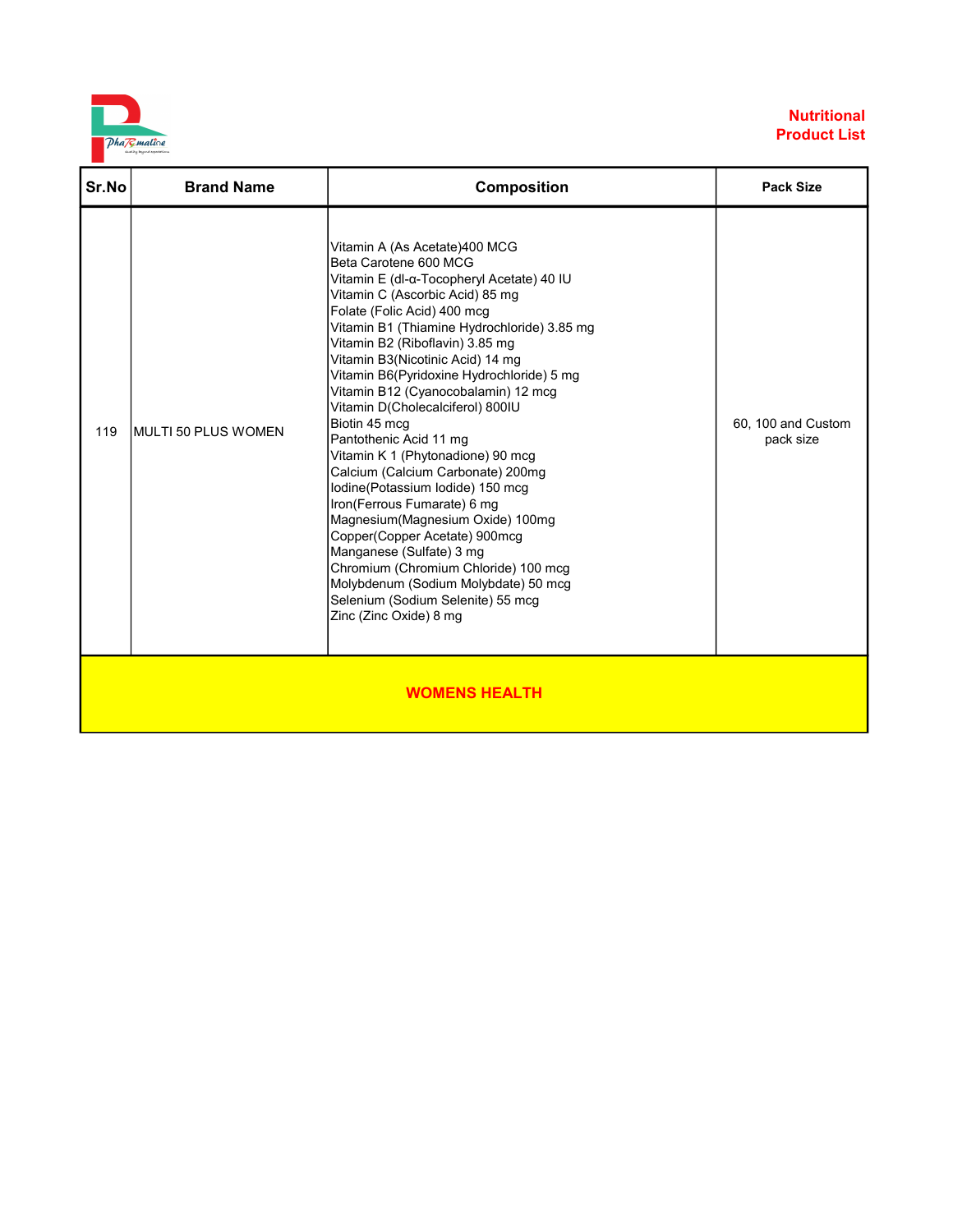

| Sr.No | <b>Brand Name</b>       | <b>Composition</b>                                                                                                                                                                                                                                                                                                                                                                                                                                                                                                                                                                                                                                                                                                                                                                                                        | <b>Pack Size</b>            |
|-------|-------------------------|---------------------------------------------------------------------------------------------------------------------------------------------------------------------------------------------------------------------------------------------------------------------------------------------------------------------------------------------------------------------------------------------------------------------------------------------------------------------------------------------------------------------------------------------------------------------------------------------------------------------------------------------------------------------------------------------------------------------------------------------------------------------------------------------------------------------------|-----------------------------|
| 120   | IMULTI PREGNANT TABLETS | Vitamin A (As Acetate)1000IU<br>Beta Carotene 2500IU<br>Vitamin E (dl-α-Tocopheryl Acetate) 50 IU<br>Vitamin C (Ascorbic Acid) 85 mg<br>Folate (Folic Acid) 1 mg<br>Vitamin B1 (Thiamine Hydrochloride) 1.5mg<br>Vitamin B2 (Riboflavin) 1.5 mg<br>Vitamin B3(Nicotinic Acid) 18 mg<br>Vitamin B6(Pyridoxine Hydrochloride) 1.9 mg<br>Vitamin B12 (Cyanocobalamin) 2.6 mcg<br>Vitamin D(Cholecalciferol) 400IU<br>Biotin 30 mcg<br>Pantothenic Acid 6 mg<br>Calcium (Calcium Carbonate) 250mg<br>lodine(Potassium lodide) 0.22 mg<br>Iron(Ferrous Fumarate) 30 mg<br>Magnesium(Magnesium Oxide) 50mg<br>Copper(Copper Acetate) 1mg<br>Manganese (Manganese (II) Chloride) 2 mg<br>Chromium (Chromium Chloride)30mcg<br>Molybdenum (Sodium Molybdate) 50 mcg<br>Selenium (Sodium Selenite) 30mcg<br>Zinc (Zinc Oxide)7.5mg | 100 and Custom pack<br>size |

| <b>HAIR SKIN AND NAILS</b> |                                |                                                                                                                                                                                                                                                                                                                                                                                                                                                                              |                                 |
|----------------------------|--------------------------------|------------------------------------------------------------------------------------------------------------------------------------------------------------------------------------------------------------------------------------------------------------------------------------------------------------------------------------------------------------------------------------------------------------------------------------------------------------------------------|---------------------------------|
| 121                        | <b>BIOTIN TABLETS</b>          | Biotin 10mg                                                                                                                                                                                                                                                                                                                                                                                                                                                                  | 60, 100 and Custom<br>pack size |
| 122                        | <b>SKIN HAIR NAIL CAPSULES</b> | Vitamin A (Retinol Palmitate) 5000 IU<br>Vitamin C (Ascorbic Acid) 100mg<br>Vitamin E (di-alpha tocopheryl succinate) 50IU<br>Folate (Folic Acid) 400 mcg<br>Vitamin B1 (Thiamine Hydrochloride) 10 mg<br>Vitamin B2 (Riboflavin) 10 mg<br>Vitamin B6(Pyridoxine Hydrochloride) 20 mg<br>Vitamin B12 (Cyanocobalamin) 50 mcg<br>Biotin 3000 mcg<br>Copper(Copper Chelate) 2mg<br>Manganese (Carbonate) 2 mg<br>Zinc (Zinc Oxide) 8 mg<br>Inositol 25 mg<br>L-Glutathione 2mg | 60, 100 and Custom<br>pack size |